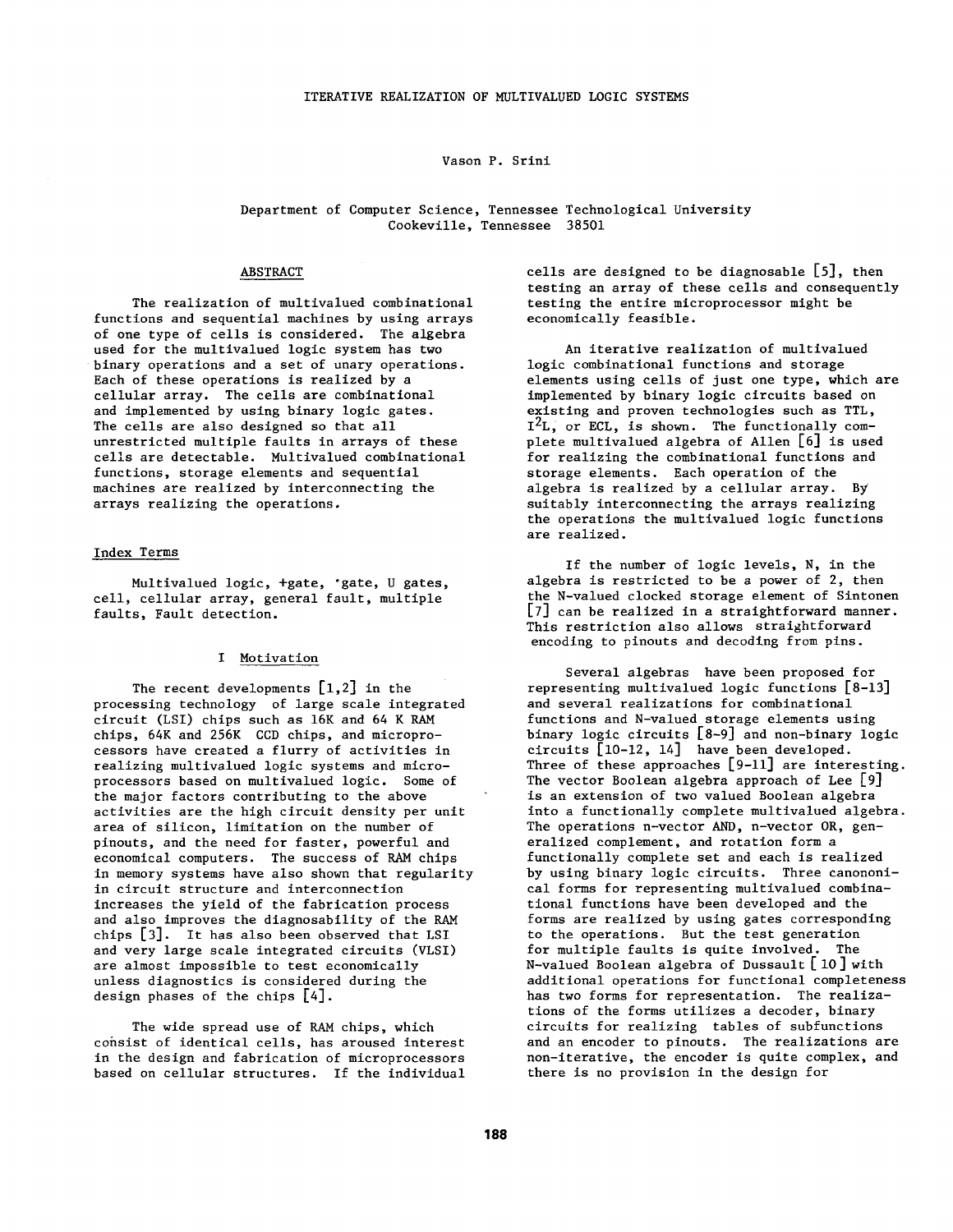diagnosability. Cellular realization of multivalued logic functions using multivalued q-functions is discussed by Kodandapani [ii]. Three different types of cells are used in the realization and the cell design does ot include features which might be helpful in diagnosing.

The algebra to be used in this work is described in Section II. The basic cell to be used for realizing the operations is shown in Section III. The realization of combinational functions, N-valued storage elements and sequential machines are described in Section IV. The *testability* of the cell is considered. Multiple fault detection in an array of these cells under general fault assumption is discussed in Section V.

## II Algebraic System

The multivalued algebraic system considered in this discussion is the one developed by Allen  $[6]$ . Let L =  $\{0,1,2,3...$  (N-1)} be the set of N logic values and k is the smallest integer such that  $N < 2^\kappa$ . Each element,  ${\bf x},$  of  ${\bf L}$  is represented  $\overline{b}$ y a k-tuple of zeros and ones such that the decimal value is  $x$ . Let + be a binary operator such that  $x + y = maximum (x, y)$  and  $\cdot$ be a binary operator such that  $x \cdot y$  (or  $xy$ ) = minimum  $(x,y)$ , where  $x,y \in L$ .

Let U be a set of unary operators  $a \times b$  such that

 $- x$ N-1 when a  $\leq$  logical value of X  $\leq$  b  $\mathsf{p}$  -  $\mathsf{q}$  o when logical value of X  $\leq$  a orlogical value of X > b,

 $a, b \in L$  and  $a \leq b$ .

The system  $(L, +, \cdot, U)$  is a functionally complete multivalued algebra. The binary operations are associative and commutative.

#### III Realizing the Operations

The two binary operations and the set of unary operations are realized by using cellular arrays. The basic cell [15] is combinational and implemented by using binary logic circuits. The description of the cell is included for the sake of completeness.

The cell has three kinds of inputs. One input is from the external world, called primary input  $(x_{i-1})$ . The second input is from the left, called left pinout ( $S_1S_2$ ) and the third input is from the top, called top input  $(y, \cdot)$ . The cell has two outputs: one to the right, called right output  $(P_1P_2)$  and the second to the bottom, called bottom output (z<sub>i,i</sub>). All input and output lines are binary. We assume *that*  the complement of  $z_{i,j}$  ( $\overline{z}_{i,j}$ ) is also available as bottom output. A typical cell along with the truth table realized by it is shown in Figure i.

+ gate: This gate implements the + operation. It consists of a one-dimensional array of k cells with the interconnetion pattern shown in Figure 2. If  $x_i = (x_{i,1}, x_{i,2},..., x_{i,k})$ 

and  $y_i = (y_{i,1}, y_{i,2}, \ldots, y_{i,k})$ are two multivalued logic variables, then  $x_i + y_i$  can be computed by using  $y_i$  as the top input,  $x_i$  as the primary input and 00 as the left input to the array of k cells.

The array operates in the following manner. Starting from the leftmost cell, the values of  $x_{i,j}$  and  $y_{i,j}$ ,  $1 \leq j \leq k$  are compared. If  $x_{i,i} = 1$  and  $y_{i,j} = 0$  then  $x_i=(x_{i,1}, x_{i,2}, \ldots, x_{i,k})$  is the maximum and the value of x. is given as output  $(z_{i,1}, z_{i,2}, \ldots, z_{i,k})$ . If  $x_{i,j} = 0$  and  $y_{i,j} = 1$ then  $y_i$  =  $(y_{i,1}, y_{i,2}, \ldots, y_{i,k})$  is the maximum and the value of y<sub>i</sub> is given as output  $(z_{i,1}, z_{i,2}, \ldots, z_{i,k})$ . If  $x_{i,j} = 1$  (0) and  $y_{i,j} = 1$  (0) then it is not possible to decide which is maximum from the first j cells in the array. The outputs  $z_{i,k}$ ,  $1 \le k \le j$  are 1s (Os). Subsequent cells are to be compared until either one of the two cases mentioned above happens or all cells are compared.

• gate: This gate implements - operation. It is similar to + gate except that the left input is 1 i.

Since the binary operations are associative,  $(x_1 + x_2 + \ldots + x_n)$  can be computed by a twodimensional array of (n-l) cells and k columns with the left boundary set *to* a sequence of ds and  $(x_1 x_2 ... x_n)$  can be realized by the above array if the left boundary is set to a sequence of l's.

Ugates: Each elements,  $a \times b$ , in the set U of unary operations is realized by a two-dimensional array of Figure 3. The left half of the first row compares the logic value of the variable X and a. If a is less than or equal to the logic value of X then the output of the right half of the row is (N-l). Otherwise the output is 0. The output of the left half of the row is the maximum of a and X and this is compared *to b*  in the left half of the second row. If the logic value of X is less than or equal to b then the output of the right half of the second row is the output of the right half of the first row. Otherwise the output is 0. The output of the left half of the second row is ignored.

## IV Realizing Logic Systems

The realization of combinational functions of multivalued logic is first discussed. Let  $x_1$ ,  $x_2$ , ...,  $x_n$  be the input variables that can take values from the set L and let F be the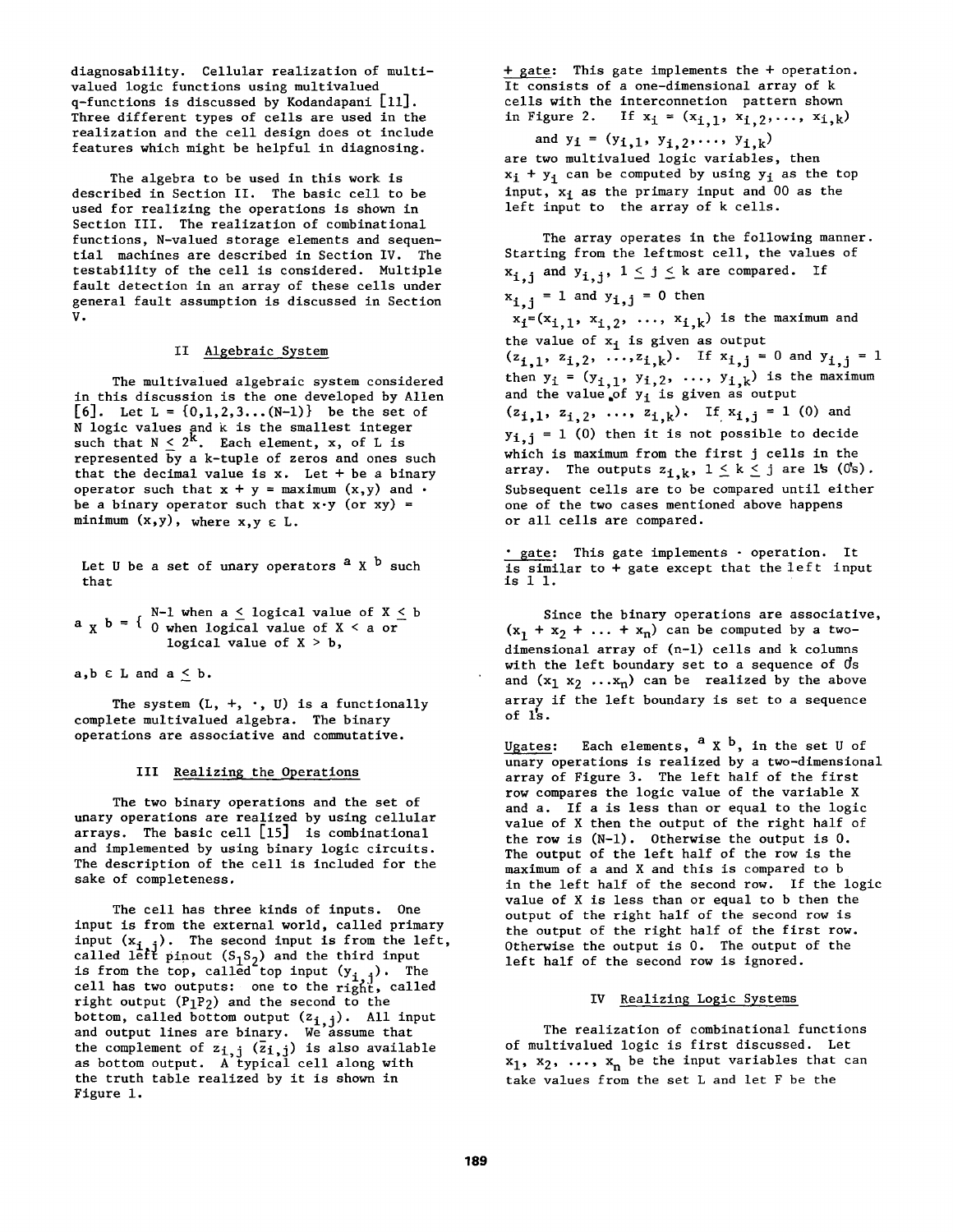output variable. Let  $\alpha$  denot the n-tuple of logic values associated with input variables and the output be F  $(\alpha) \in L$ . Then, a table with  $N<sup>n</sup>$  rows and (n+1) columns can be used to specify the combinational function. The function can be represented by the form:

$$
F = F(\alpha_1) \alpha_1, 1_{x_1} \alpha_1, 1_{x_2} \alpha_1, 2 \ldots
$$
  
\n
$$
\alpha_1, n_{x_n} \alpha_1, n_{x_1} \alpha_2, 1_{x_1} \alpha_2, 1_{x_2} \alpha_2, 2 \ldots
$$
  
\n
$$
\alpha_2, n_{x_n} \alpha_2, n_{x_1} \ldots + F(\alpha_1) \alpha_1, 1_{x_1} \alpha_1, 1_{x_2} \alpha_2, 1_{x_2} \alpha_1, 2
$$
  
\n
$$
\ldots \alpha_1, n_{x_n} \alpha_1, n_{x_1} \ldots + F(\alpha_n) \alpha_n, 1_{x_1} \alpha_n, 1_{x_1} \alpha_n
$$
  
\n
$$
\alpha_{N^2, 2} \alpha_N, 2 \ldots \alpha_{N^2, n_{x_n}} \alpha_{N^2, n}
$$

where  $\alpha_i = (\alpha_{i,1}, \alpha_{i,2}, \ldots, \alpha_{i,n})$ ,

$$
\alpha_{\textbf{i},\textbf{i}} \in \text{L}, \ 1 \leq \textbf{i} \leq \textbf{N}^{\textbf{n}}, \ 1 \leq \textbf{j} * \leq \textbf{n},
$$

such that the N-ary value of the n-tuple is (i-l). The number of terms in the above form can be reduced by using the minimization algorithm of Allen [6].

The above form can be realized by using +gates, • gates, U gates, and the logical constants of L.

A combinational function for a 3 valued system is shown in Table  $1\; [6]$ .

Table 1

| $x_1$                                                                               | $x_2$                                                                                  | F                                                                                                   |  |  |  |  |  |  |
|-------------------------------------------------------------------------------------|----------------------------------------------------------------------------------------|-----------------------------------------------------------------------------------------------------|--|--|--|--|--|--|
| 0<br>0<br>0<br>1<br>ı<br>$\mathbf{1}$<br>$\begin{array}{c} 2 \\ 2 \\ 2 \end{array}$ | 0<br>1<br>$\overline{\mathbf{c}}$<br>0<br>1<br>$\boldsymbol{2}$<br>0<br>$\overline{2}$ | 2<br>$\boldsymbol{2}$<br>0<br>1<br>$\boldsymbol{2}$<br>2<br>0<br>$\boldsymbol{2}$<br>$\overline{2}$ |  |  |  |  |  |  |

$$
F = 2 \t 0 x_1 0 0 x_2 0 + 2 0 x_1 0 1 x_2 1 + 1 1 x_1 1 0 x_2 0 + 2 1 x_1 1 1 x_2 1 + 2 1 x_1 1 2 x_2 2 + 2 2 x_1 2 1 x_2 1 + 2 2 x_1 2 2 x_2 2.
$$

After minimizing,

 $F = 2 \frac{0}{x_1}$   $\frac{0}{x_2}$   $\frac{1}{x_1} + 1 \frac{1}{x_1}$   $\frac{1}{x_1} + 2 \frac{1}{x_1}$   $\frac{1}{x_2}$   $\frac{1}{x_2}$ 

A realization of the above form is shown in Figure 4.

Realizing multivalued logic sequential machines is now considered. This requires the availability of an N-state storage element in addition to the combinational circuits for realizing next state and output functions. Let the complement of a multivalued logic variable X be denoted by  $\bar{X}$  whose value is equal to (N-1) minus the logic value of X. Let  $N=2^k$ . Then, the clocked N-state storage element of Sintonen [7] can be realized by using two  $\cdot$  gates with two inputs, one  $(N-1)$ <sub>x</sub> $(N-1)$  gate, one  $(N-1)$ <sub>x</sub> $(N-1)$ gate and one + gate with two inputs. The realization of  $\overline{(N-1)_X(N-1)}$  is similar to the realization of the gate  $(N-1)_{X}(N-1)$  which is in the set of U gates, except that the output is from the complement side of  $z_{i,j}$  (i.e.  $\overline{z}_{i,j}$ ). The interconnection of gates realizing the N-valued storage element is shown in Figure 5.

The next state function of the storage element is

 $Q(t+1) = (N-1)x_1(N-1)x_2 + (N-1)x_1(N-1)Q(t),$ where  $x_1, x_2 \in L$ .

The clocking state is  $(N-1)$  and  $x_1$  is the clocking input.

The realization of sequential machines is illustrated by a synchronous mod  $N^2$  counter, where  $N = 4$ . The state table is shown in [7] and excitation functions are:

$$
Q_1: \begin{array}{rcl}\nx_1 &=& 3 \\
x_2 &=& 1^0 Q_1^0 + 2^1 Q_1^1 + 3^2 Q_1^2 \\
&Q_2: \begin{array}{rcl}\nx_1 &=& Q_1 \\
x_2 &=& 1^0 Q_2^0 + 2^1 Q_2^1 + 3^2 Q_2^2.\n\end{array}
$$

The block diagram for realizing the synchronous mod  $N^2$  counter is shown in Figure 6.

#### V Fault Detection

A cell is considered faulty if the behavior of the cell changes to any combination function other than the one shown in Figure 1. This assumption is known as general fault assumption [16, 17]. The detection of faults in one and two-dimensional arrays when one or more cells have failed is considered.

The following conditions are necessary and sufficient for an array to be testable  $[16, 17]$ :

- **a)**  It should be possible to apply to the input terminals of any cell, a complete set of tests for detecting all faults in the cell, independent of the position of the cell in the array.
- b) For each such test, it should be possible to propagate the effect of the fault to an observable output.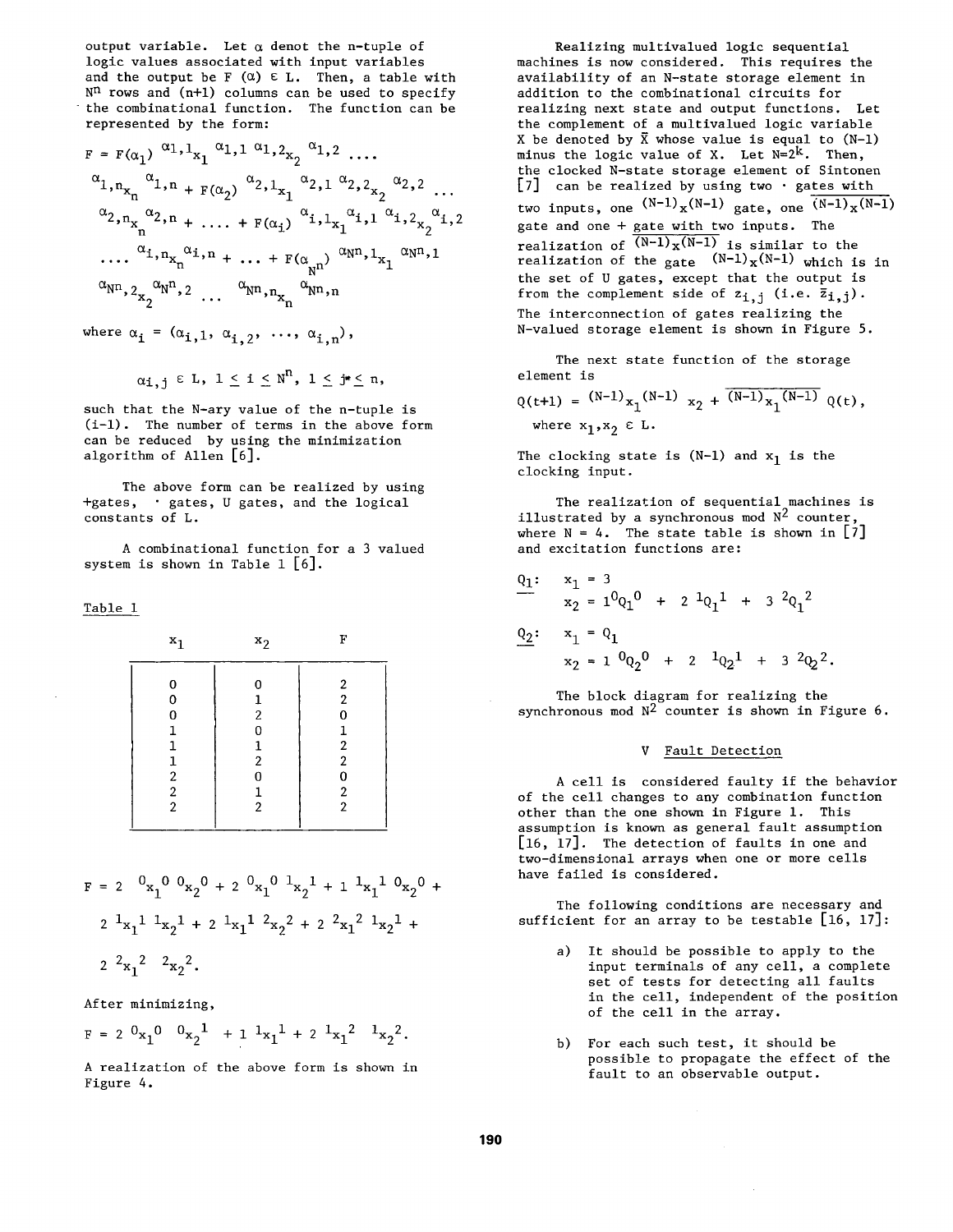Based on the above conditions Prasad [5] had developed a simple design criterion for multiple fault detection under general fault assumption. Let a cell be characterized by a function g:  $X \times Y \rightarrow X$ , where X is the set of left inputs and Y is the set of top inputs. Let there exist an element "b" belonging to Y such that  $g(s,b)$  =  $\mu(s)$  for some permutation  $\mu$  on X, where s  $\epsilon$  X. Then the test for one-dimensional array is [5],

$$
T^{k} = \{(s, y_{1,1}, y_{1,2} \cdots y_{1,j}, \cdots y_{1,k}) \mid
$$
  
s  $\in X$ ,  $y_{1,1} = y_{1,2} = \cdots = y_{1,(j-1)} = y_{1,(j+1)}$   
 $= \cdots = y_{1,k} = b$ ,  $y_{1,j} \in Y$  for some j.

We note from Figure 1 that for  $b = 0$ ,  $g(s, 0)$ = (s,0) when  $x_{i,j}$  = 0, and for b = 1, g(s,1) = (s,l) when  $x_i$ ,  $i = 1$ , with  $\mu$  the identity permutations on X.

Therefore one-dimensional array of cells shown in Figure 2 is testable.

The test for  $x_{i,j} = 0$  when  $k = 2$  is

$$
T^{2} = y_{1,1} \n\begin{bmatrix}\n0 & 0 & 1 & 1 & 2 & 2 & 3 & 3 & 0 & 1 & 2 & 3 \\
0 & 0 & 0 & 0 & 0 & 0 & 0 & 1 & 1 & 1 \\
0 & 1 & 0 & 1 & 0 & 1 & 0 & 0 & 0 & 0\n\end{bmatrix},
$$

and the test for  $x_{i,j} = 1$  is

$$
T^{2} = y_{1,1} \n\begin{bmatrix}\n0 & 0 & 1 & 1 & 2 & 2 & 3 & 3 & 0 & 1 & 2 & 3 \\
1 & 1 & 1 & 1 & 1 & 1 & 1 & 0 & 0 & 0 & 0 \\
0 & 1 & 0 & 1 & 0 & 1 & 0 & 1 & 1 & 1 & 1\n\end{bmatrix}
$$

Let there exist a  $\epsilon$  X,  $b \epsilon$  Y such that  $g(s,b) = (\mu(s),b)$  and  $g(a,c) = (a, \nu(c))$ , where c  $E Y$  and for some arbitrary permutations  $\nu$  on X and  $\nu$  on  $Y$ . Then the test for a two-dimensional array is [5].

$$
T^{p,k} = \{ (s_{1,1}, s_{2,1}, \dots s_{i,1}, \dots s_{p,1},
$$
  

$$
y_{1,1}, y_{1,2}, \dots y_{1,j}, \dots y_{1,k}) \mid
$$

for some i and j,  $s_{q,1} = a, q \neq i, y_{1,m}$ 

$$
= b, m \neq j, s_{i,1} \in X, y_{1,i} \in Y
$$

We note from Figure 1 that for  $a = 2$ ,  $b = 0$ ,  $g(s,0) = (s,0)$  and  $g(2,c) = (2,c)$  when  $x_{i,j} = 0$ , and for  $a = 2$ ,  $b = 1$ ,  $g(s,1) =$  $(s,1)$  and  $g(2,c) = (2,c)$  when  $x_{i,j} = 1$  with the identity permutation on  $X$  and  $\nu$  the identity permutation on Y. Therefore two-dimensional arrays of cells are testable. The test set when  $p = 2$  and  $k = 2$  is shown below.

# VI Remarks

Realizing multivalued logic systems by using gates constructed from arrays of cells has been discussed. A cellular array can be tested for multiple unrestriced faults by a test set consisting of  $2 \left[ 8pk - 6(pk - p-k) - 4k - 2p \right]$ + (p-l)(k-l)] elements, calculated by using [5], where p is the number of rows and k the number of columns in the array. This non-exhaustive testing of arrays of cells reduces the test time for LSI chips using lasers [18] at the production stage and thus removing one of the major obstructions to the production of low cost LSI.

---------------------------The test set for  $x_{i,j} = 0$  when  $p = 2$  and  $k = 2$  is, 222222222222001133013  $^{\mathbf{s}}$ 1.1 001122330123222222222 s2,1  $T^{2,2} = y_{1,1}$ 00000000000000001 01010 i010000010101000  $y_{1,2}$ 

and the test set for x<sub>i</sub> = 1 is,

| $T^2,2 = \begin{bmatrix} 2 & 2 & 2 & 2 & 2 & 2 & 2 & 2 & 2 & 2 & 2 & 2 & 0 & 0 & 1 & 1 & 3 & 3 & 0 & 1 & 3 \\ 0 & 0 & 1 & 1 & 2 & 2 & 3 & 3 & 0 & 1 & 2 & 3 & 2 & 2 & 2 & 2 & 2 & 2 & 2 & 2 \\ 0 & 1 & 1 & 1 & 1 & 1 & 1 & 1 & 0 & 0 & 0 & 0 & 1 & 1 & 1 & 1 & 0 & 0 & 0 \\ 0 & 1 & 0 & 1 & 0 & 1 & 0 & 1 & 1 & $ |  |  |  |  |  |  |  |  |  |  |  |  |
|-------------------------------------------------------------------------------------------------------------------------------------------------------------------------------------------------------------------------------------------------------------------------------------------------------------------|--|--|--|--|--|--|--|--|--|--|--|--|
|                                                                                                                                                                                                                                                                                                                   |  |  |  |  |  |  |  |  |  |  |  |  |
|                                                                                                                                                                                                                                                                                                                   |  |  |  |  |  |  |  |  |  |  |  |  |
|                                                                                                                                                                                                                                                                                                                   |  |  |  |  |  |  |  |  |  |  |  |  |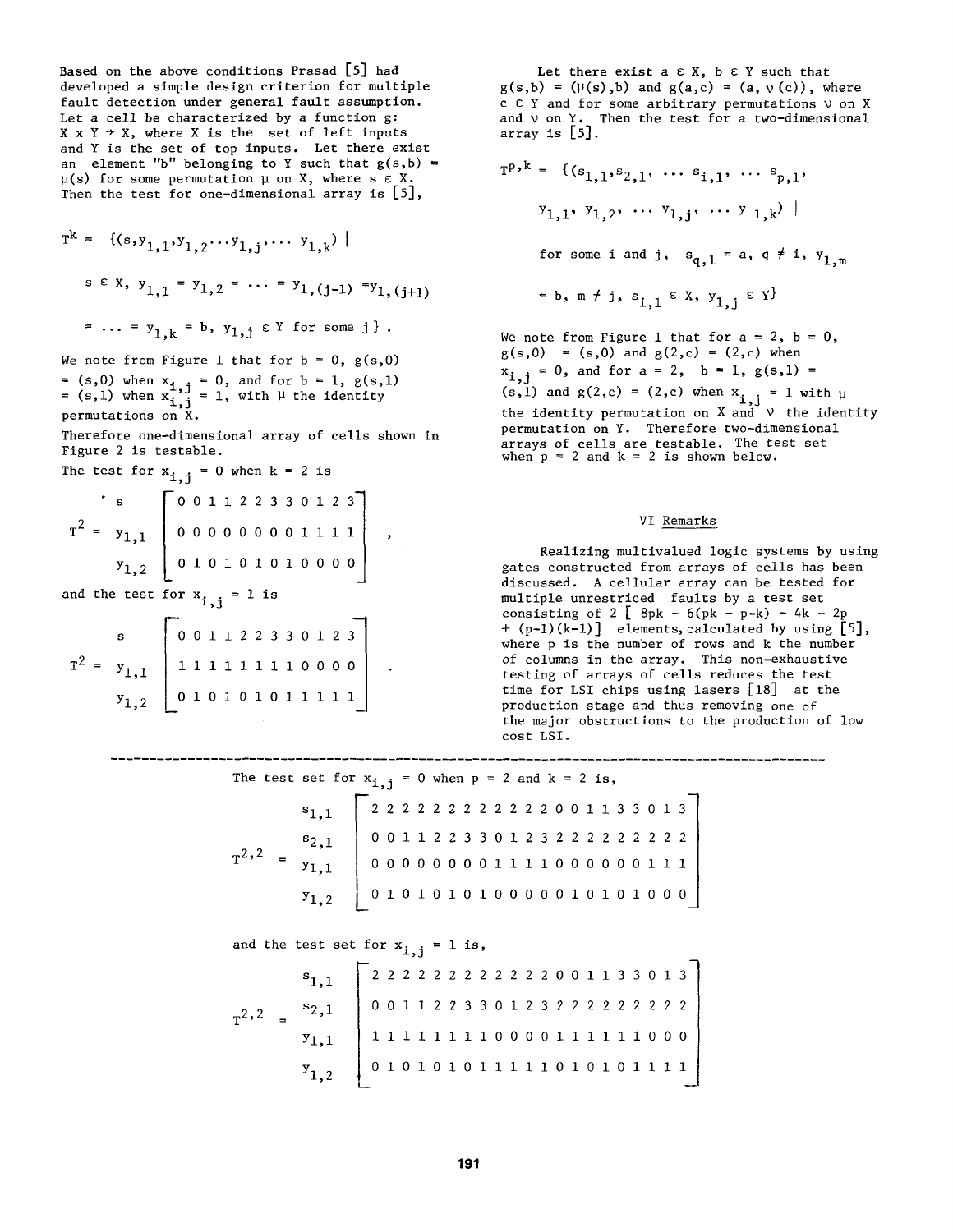## References

- i. T.H.P. Chang, et al, "Electron-beam lithography draws a finer line", Electronics, May 12, 1977, Vol. 50, No. i0, PR. 89-98.
- 2. L. Altman and C. L. Cohen, "Japan Presses innovations to reach VLSI goal", Electronics, June 9, 1977, Vol. 50, NO. 12, pp. 99-122.
- 3. V. P. Srini, "Fault location in a semiconductor RAM unit", to appear in IEEE Transactions on Computers, April 1978.
- 4. R. Spillman, "Single stuck type fault detection in multi-valued combinational circuits", Proc. of 1976 Symposium on Multiplevalued logic design, pp. 97-101.
- 5. B. A. Prasad and F. G. Gray, "Multiple fault detection in arrays of combinational cells", IEEE Transactions on Computers, Vol. c-24, No. 8, Aug. 1975, pp. 794-802.
- 6. C. M. Allen and D. D. Givone, "A minimization technique for multiple-valued logic systems", IEEE Transactions on Computers, Vol. c-17, No. 2, Feb. 1968, pp. 182-184.
- 7. L. Sintonen, "A clocked multivalued flipflop", IEEE Transactions on Computers, Vol. c-26, No. 3, March 1977, pp. 292-294.
- **8.**  B. Benjauthrit and I. S. Reed, "Galois switching functions and their applications". IEEE Transctions on Computers, Vol, c-25, No. i Jan. 1976, pp. 78-86.
- 9. S. C. Lee, "Vector Boolean algebra and calculus", IEEE Transactions on Computers, Vol. c-25, No. 9, Sept. 1976, pp. 865-874.
- i0. J. Dussault, G. Metze, and M. Kriegar, "A multivalued switching algebra with Boolean properties", Proc. of 1976 Symposium on Multiplevalued logic design, pp. 68-73.
- ii. K. L. Kodandapani and R. V. Setlur, "A cellular array for multivalued logic functions", Proc. of 1974 Symposium on Multiplevalued logic design, pp. 529-544.
- 12. R. C. Braddock, G. Epstein, and H. Yamanaka, "Multiplevalued logic design and applications in binary computers", Proc. of 1971 Symposium on Multivalued logic design, Buffalo NY, pp. 13-25.
- 13. Z. G. Vranesic, E. S. Lee, and K. C. Smith, "A manyvalued algebra for switching systems", IEEE Transaction on Computers, Vol. c-19, No. i0, Oct. 1970, pp. 964-971.
- 14. D. M. Miller and J. C. Muzio, "A ternary cellular array", Proc. of 1974 Symposium on Multivalued logic design, pp. 469-482.
- 15. V. P. Srini, "Realization of fuzzy forms", IEEE Transaction on Computers, Vol. c-24, No. 9, Sept. 1975, pp. 941-943.
- 16. A. D. Friedman and P. R. Menon, Fault detection in digital circuits, Prentice-Hall Inc., Englewood Cliffs, NJ 1971.
- 17. W. H. Kautz, "Testing for faults in cellular logic arrays," Proc. 8-th annual Symp. on Switching and automata theory, 1967, pp. 161- 174.
- 18. J. G. Smith and H. E. Oldham, "Laser testing of integrated circuits", IEEE Journal of Solid State Circuits, Vol. sc-12, No. 3, June 1977, pp. 247-252.

#### Acknowledgement

The author is thankful to Sue for her encouragement and sustenance.









Figure 1. A typical cell and its truth table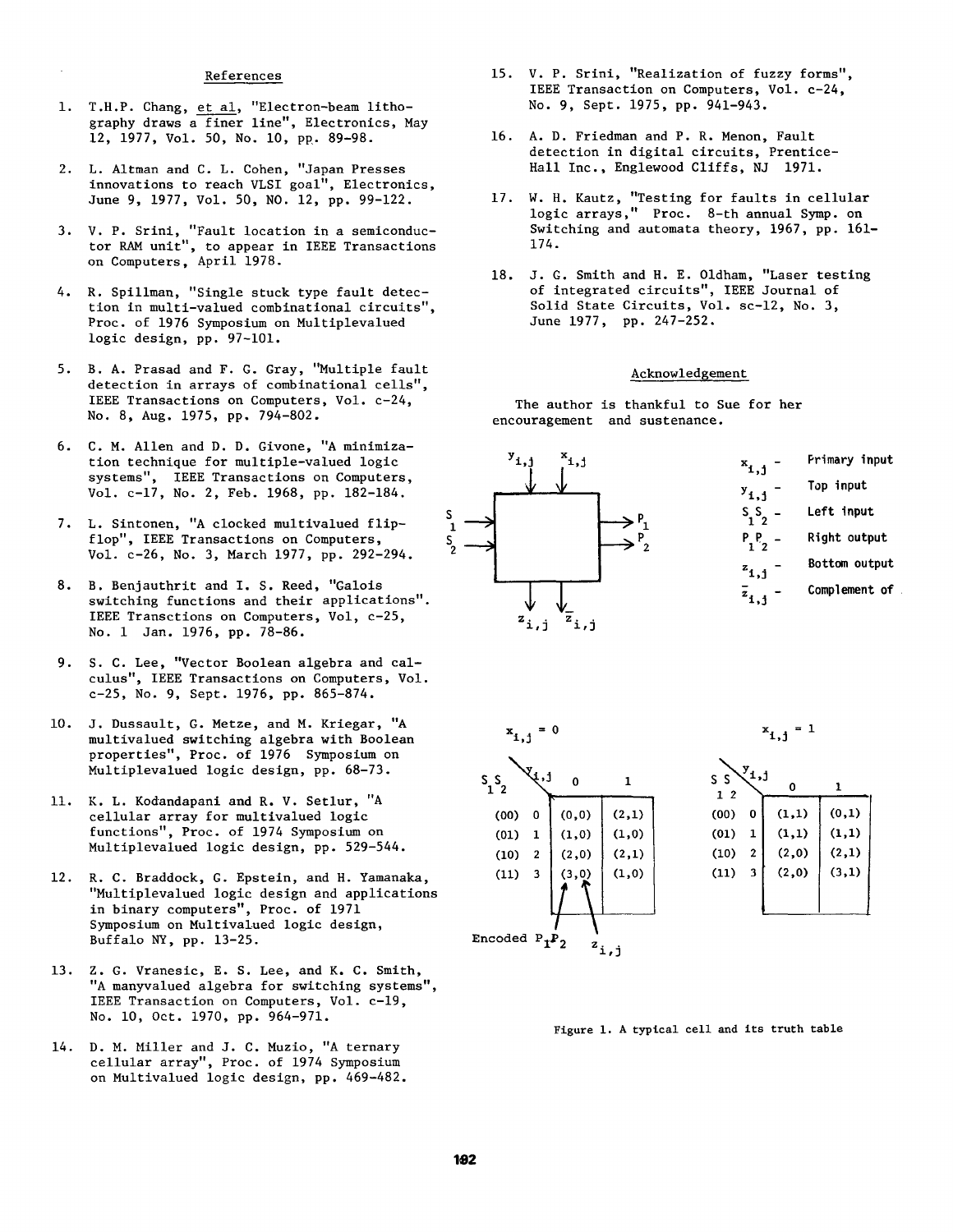









Figure 3. Realizing  ${}^{\mathbf{a}}\mathbf{x}^{\mathbf{b}}$